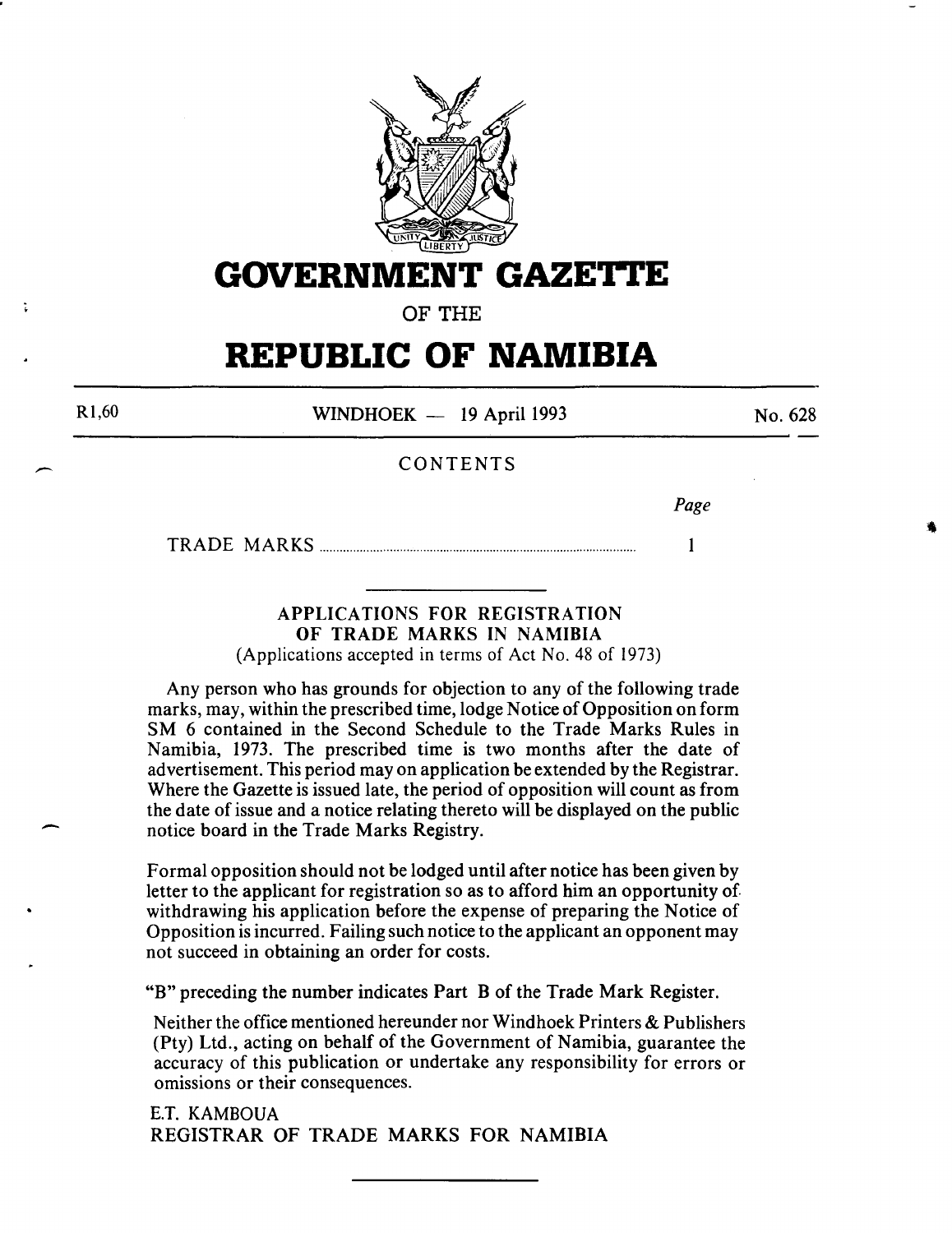90/0215 in Class 1: Chemicals used in industry; unprocessed synthetic resins and unprocessed plastics in the form of powders, liquids, pastes, chips and granulates; in the name of HOECHST AKTIENGESELLSCHAFT, a South African company ofWarenzeichenabteilung Postfach 80 03 20 D-6230 Frankfurt am Main 80, Federal Republic of Germany.

Address for Service: MACROBERT DE VILLIERS LUNNON & TINDALL INC./501 United Building, 263 Andries Street, Pretoria.

FILED: 28 FEBRUARY 1990

#### **HOSTACOM**

Associated with 68/110

90/1559 in Class 9: Apparatus for recording, transmission and/or reproduction of sound and/ or images; magnetic data carriers; audio and audio-visual recordings including phonograph records and pre-recorded magnetic tapes, discs and cassettes; motion picture films; parts, fittings and accessories for the aforementioned goods; in the name of SONY MUSIC ENTERTAINMENT INC., a Delaware Corporation of 51 West 52nd Street, New York, New York, United States of America. Address for Service: SPOOR AND FISHER, Standard Bank Chambers, Independence Avenue, Windhoek.



FILED: 20 NOVEMBER 1990

90/0897 in Class 36: All services relating to insurance and financing in this class, including advisory services; in the name of FIDELITY GUARDS HOLDINGS (PROPRIETARY) LIMITED, a South African Company, of 6th Floor, Elkam Building, Hillbrow, Transvaal.

Address for Service: KISCH ASSOCIATES, 17 Curie Street, Windhoek West, Windhoek, Republic of Namibia.

FILED: 19 JULY 1990



-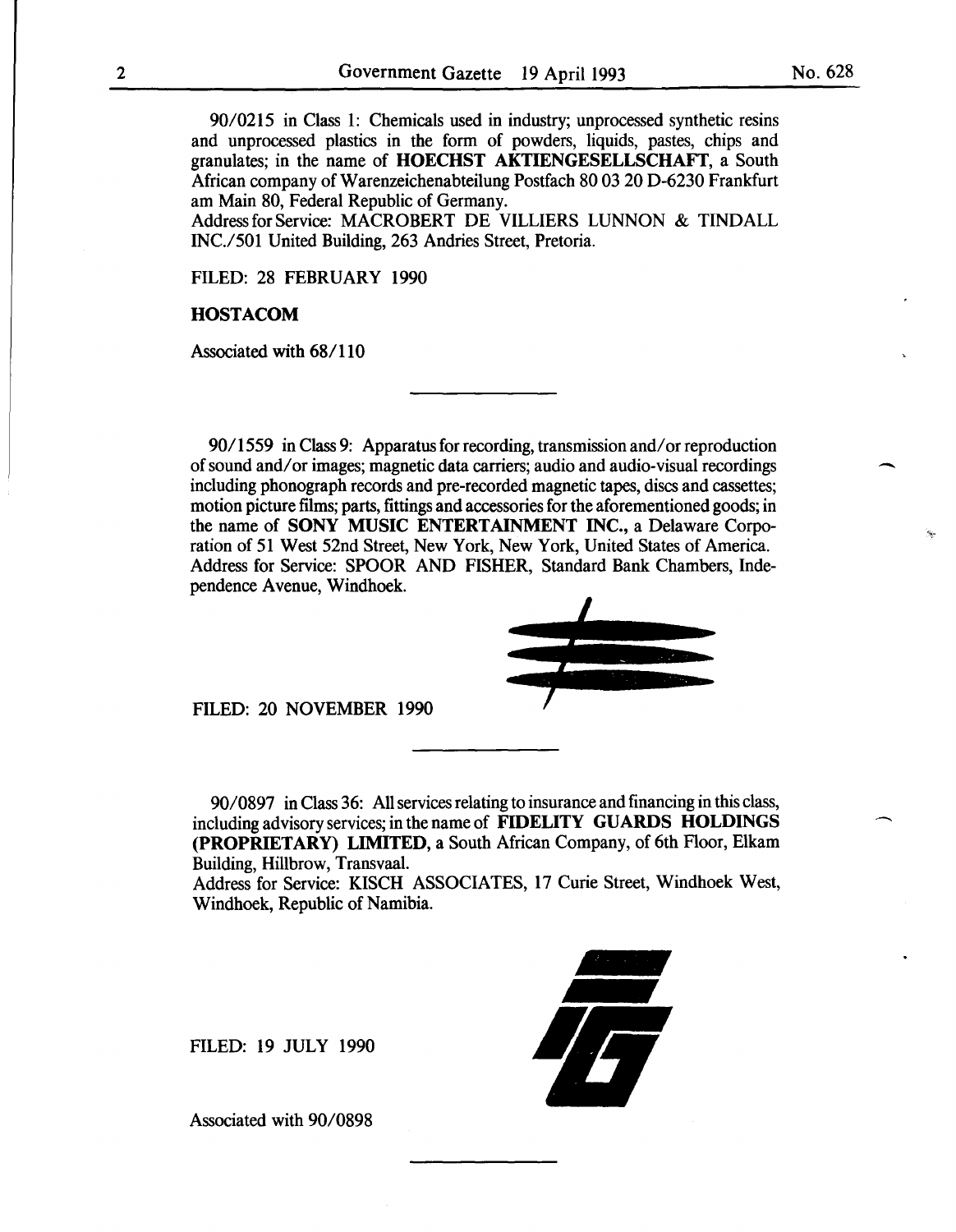$\overline{\phantom{a}}$ 

90/1014 in Class 36: Insurance and financial services of all kinds, including banking, investments trusts, share and property brokers, credit institutions, credit card services, credit and card charge extending activities; and all other services connected with or ancillary to credit cards, credit and financing generally, included in this class; in the name of FIRST NATIONAL BANK OF SOUTHERN AFRICA LIMITED, a South African Company, of First Card House, Corner Fraser and Pritchard Street, Johannesburg.

Address for Service: KISCH ASSOCIATES, 17 Curie Street, Windhoek West, Windhoek, Republic of Namibia.

FILED: 9 AUGUST 1990



Associated with nos. 86/0238 and 89/0692

Registration of this trade mark shall give no right to the exclusive use of the word CARD, separately and apart from the mark.

Applicants undertake that, in use, the blank space appearing in the trade mark will be occupied only by matter of non-trade mark character or by a trade mark registered in the name of the applicants in respect of the same goods, or by a trade mark of which the applicants are registered users, with the consent of the proprietors of such mark.

This trade mark is shown in the two forms in which it is used in conducting business in the two official languages; the wording represented thereon has equivalent meanings. In use, both forms of the trade mark will be used either separately or together but when used together, they will not necessarily be in approximation one to the other.

89/1374 in Class 36: Financial and insurance services; in the name of PRO-FESSIONAL PROVIDENT SOCIETY OF SOUTH AFRICA, registered as a Pension Fund under the Pension Fund Act, of Lister Building, Jeppe Street, Johannesburg.

Address for Service: KISCH ASSOCIATES, 17 Curie Street, Windhoek West, Windhoek.

FILED: 18 SEPTEMBER 1989



Registration of this trade mark shall give no right to the exclusive use of the words PROTECTION PROVIDENCE/BESKERMING VOORSORG & letters P and S, each separately and apart from the mark.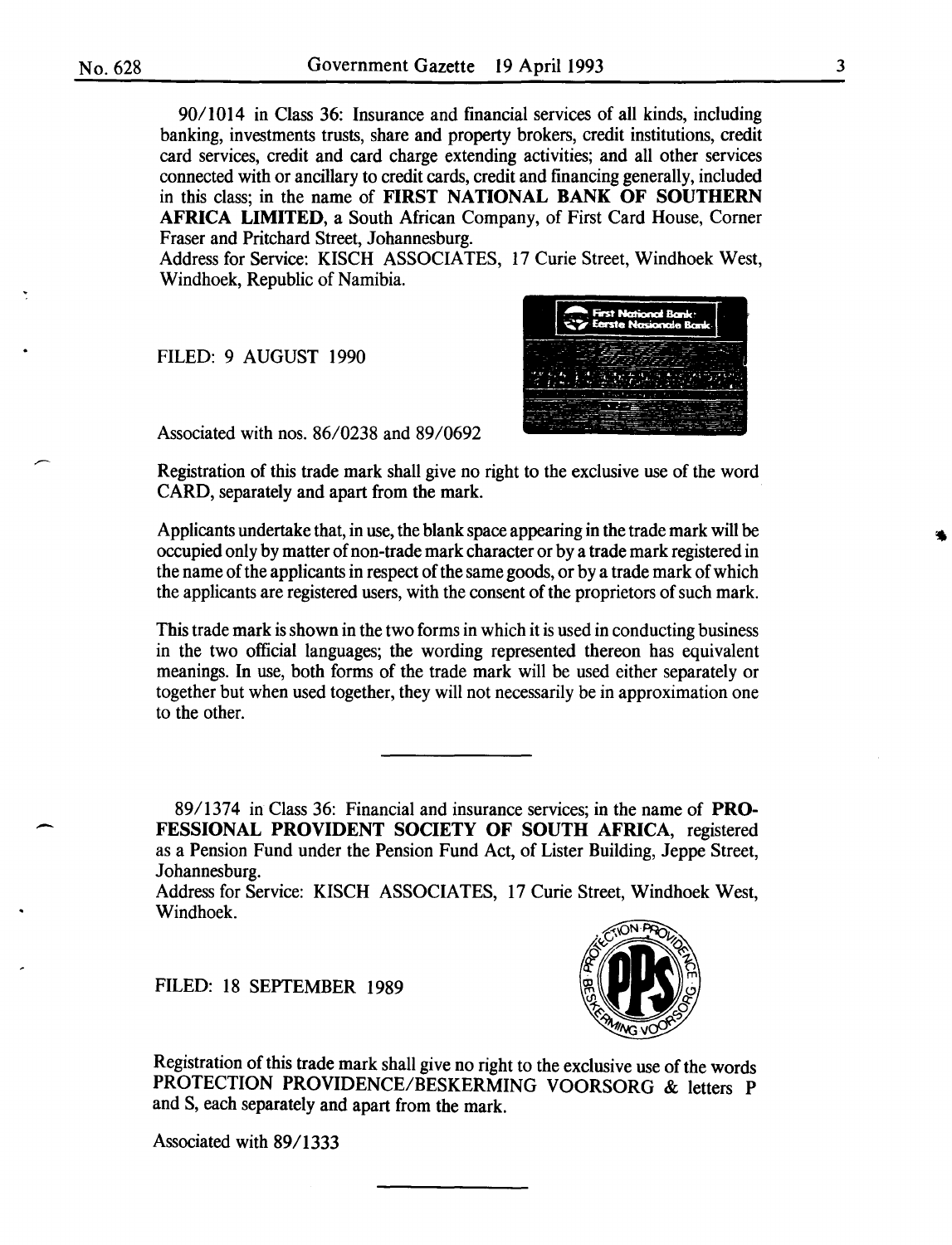90/0898 in Class 39: Transportation of goods by rail, road, water or air; storage; collection, delivering, packaging, crating, containerising and parcelling of goods for transportation by rail, road, water or air; in the name of FIDELITY GUARDS HOLDINGS (PROPRIETARY) LIMITED, a South African Company, of 6th Floor, Elkam Building, Hillbrow, Transvaal.

Address for Service: KISCH ASSOCIATES, 17 Curie Street, Windhoek West, Windhoek, Republic of Namibia.

FILED: 19 JULY 1990

Associated with 90/0899



90/0509 in Class 39: Transportation and storage; in the name of MANICA HOLDINGS LIMITED, a South African Company, of 19 Ameshoff Street, Braamfontein, Transvaal Province.

Address for Service: KISCH ASSOCIATES, 17 Curie Street, Windhoek West, Windhoek, Republic of Namibia.

FILED: 4 MAY 1990



90/0899 in Class 42: Services relating to patrolling, protection, security and guarding; services relating to investigations of all kinds for security and protection services; detective agencies; guard dog patrols; night watchmen services; burglar alarm services; services allied to and associated with all the aforegoing services, included in this class; in the name of FIDELITY GUARDS HOLDINGS (PROPRIETARY) LIMITED, a South African Company, of 6th Floor, Elkam Building, Hillbrow, Transvaal.

Address for Service: KISCH ASSOCIATES, 17 Curie Street, Windhoek West, Windhoek, Republic of Namibia.

FILED: 19 JULY 1990



No. 628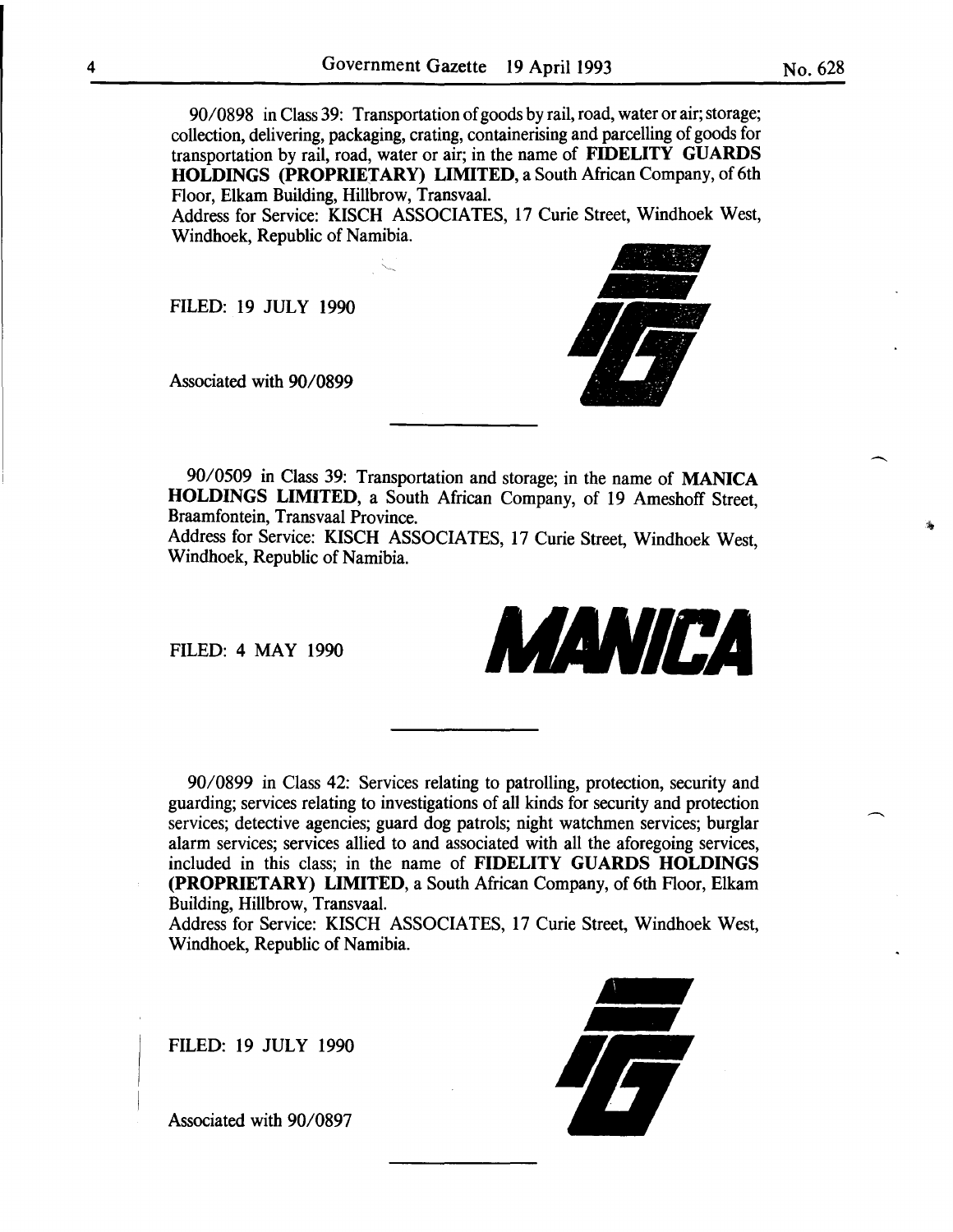90/0304 in Class 3: Soaps; perfumery; essential oils, cosmetics, hair lotions; dentifrices; in the name of AVROY SHLAIN COSMETICS (PROPRIE-TARY) LIMITED, a South African Company, of A vroy Shlain House, 23 Appel Road, Kramerville, Sandton, Transvaal.

Address for Service: KISCH ASSOCIATES, 17 Curie Street, Windhoek West, Windhoek, Republic of Namibia.

FILED: 16 MARCH 1990

#### SKIN SOLUTIONS

Registration of this trade mark shall give no right to the exclusive use of the words SKIN and SOLUTION, each separately and apart from the mark.

90/0717 in Class 5: Pharmaceutical, veterinary and sanitary substances; infants' and invalids' foods; plasters, material for bandaging; material for stopping teeth, dental wax; disinfectants; preparations for killing weeds and destroying vermin; in the name of PROTEA PHARMACEUTICALS (PROPRIETARY) LIMI-TED, a South African Company, of 8 Skietlood Street, Isando, Transvaal Province. Address for Service: KISCH ASSOCIATES, 17 Curie Street, Windhoek West, Windhoek, Republic of Namibia.

FILED: 22 JUNE 1990

#### PHARMAXIN

Associated with 85/0620

90/1541 in Class 6: Unwrought and partly wrought common metals and their alloys; anchors, anvils, bells, rolled and cast building materials; rails and other metallic materials for railway tracks; chains (except driving chains for vehicles); cables and wires (non-electric); locksmith's work; metallic pipes and tubes; safes and cash boxes; steel balls; horseshoes; nails and screws; other goods in non-precious metal not included in other classes; ores; in the name of TOSA, a division of DORBYL LIMITED a South African Company, of Dorbyl Park, 4 Skeen Boulevard, Bedfordview, Transvaal.

Address for Service: KISCH ASSOCIATES, 17 Curie Street, Windhoek West, Windhoek, Republic of Namibia.

FILED: 15 NOVEMBER 1990

#### SUPERSTRUCT 350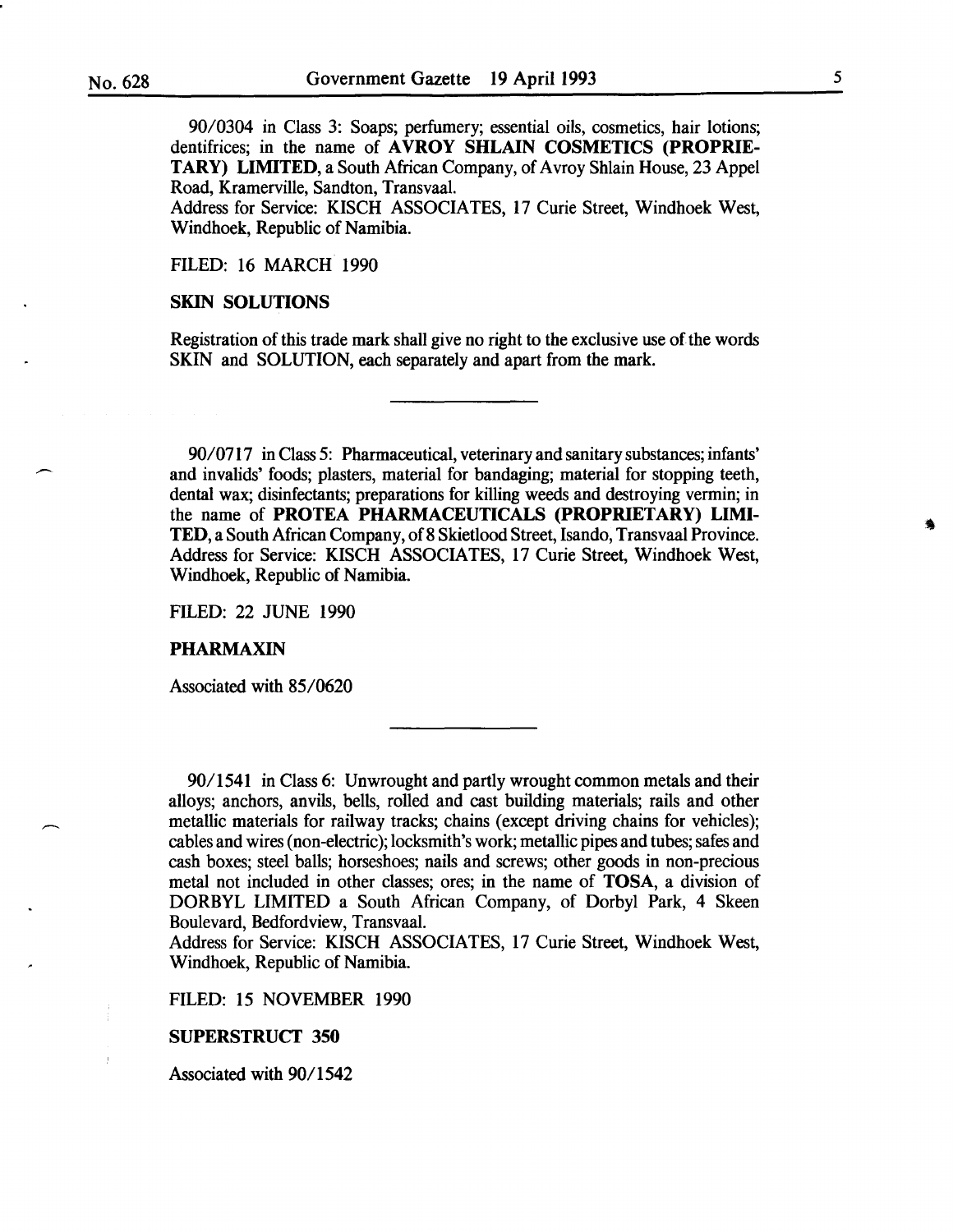Registration of this trade mark shall give no right to the exclusive use of the word SUPER and the numerals "3", "5" and "0", each separately and apart from the mark.

Applicants admit that registration of this trade mark shall not debar other persons from the *bona fide* descriptive use, in the ordinary course of trade, of the word STRUCTURE.

90/1539 in Class 9: Scientific, nautical, surveying and electrical apparatus and instruments (including wireless), photographic, cinematographic, optical, weighing, measuring, signalling, checking (supervision), life-saving and teaching apparatus and instruments; coin or counterfreed apparatus; talking machines; cash registers; calculating machines; fire-extinguishing apparatus; in the name of **ASHVIN KUMAR**, a Singapore Citizen, of c/o Jays Jewellers, 198A Grey Street, Durban. Address for Service: KISCH ASSOCIATES, 17 Curie Street, Windhoek West, Windhoek, Republic of Namibia.

FILED: 15 NOVEMBER 1990

#### **PROMAX**

 $89/1648$  in Class 9: Process control instrumentation  $-$  namely, operator interface units - namely, digital controllers, configuration and tuning modules, operator consoles; process control unites - namely, controller modules, logic master modules, digital slave modules, analog slave modules, analog master modules, analog output modules, controller interface modules; termination units for computer interface and process input and output wiring; and power modules for both modulation and sequential control, data acquisition, operator interface, and computer interface for industrial and utility applications; stand alone controllers, communications interfaces, smart transmitters or monitors and configuration engineering modules; in the name of INTERNATIONAL CONTROL AUTO-MATION FINANCE, S.A., Villa de Luxembourg, 16 Rue des Bains, Luxembourg.

Address for Service: KISCH ASSOCIATES, 17 Curie Street, Windhoek West, Windhoek, Republic of Namibia.

FILED: 25 OCTOBER 1989

#### INFI 90

Registration of this trade mark shall give no right to the exclusive use of the numeral 90, separately and apart from the mark.

Associated with 89/1647

 $\overline{\phantom{a}}$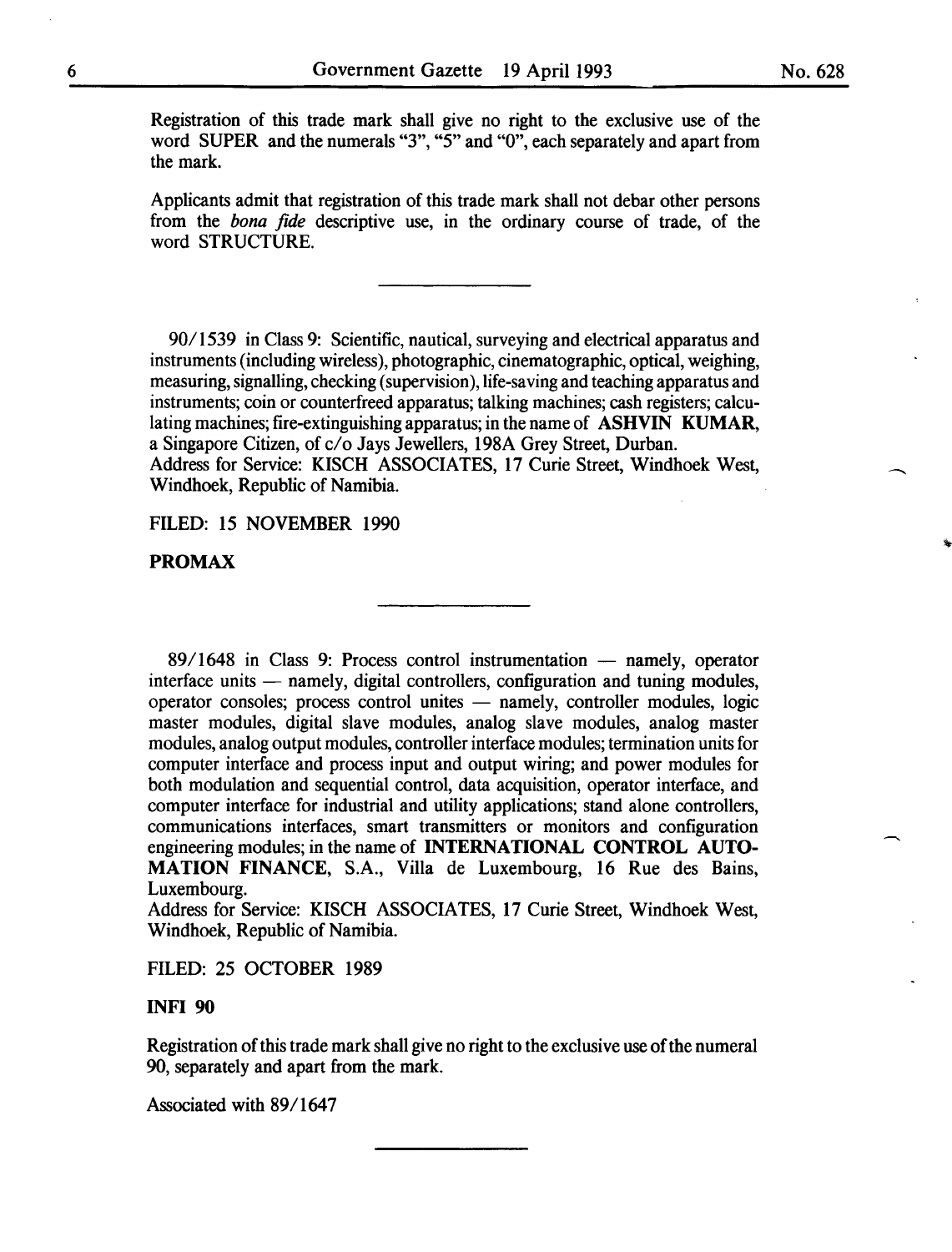-

-

90/0607 in Class 16: Paper and paper articles and cardboard and cardboard articles; printed matter, newspapers and periodicals, books, bookbinding material; photographs; stationery, adhesive materials (stationery); artists' materials, paint brushes; typewriters and office requisites (other than furniture); instructional and teaching material (other than apparatus) playing cards; type (printers') and cliches (stereo-type) included in this class; in the name of KOHLER PACKAGING LIMITED, a South African company, of 4 Pybus Road, Wierda Valley, Sandton, Transvaal.

Address for Service: KISCH ASSOCIATES, 17 Curie Street, Windhoek West, Windhoek, Republic of Namibia.

FILED: 29 MAY 1990

VIKING

Associated with 90/0608

90/0610 in Class 17: Peelable medical pouches included in this class; in the name of KOHLER PACKAGING LIMITED, a South African company, of 4 Pybus Road, Wierda Valley, Sandton, Transvaal. Address for Service: KISCH ASSOCIATES, 17 Curie Street, Windhoek West,

Windhoek, Republic of Namibia.

FILED: 29 MAY 1990

#### MEDIPEEL

Associated with 90/0605

B90/0841 in Class 20: Furniture, mirrors, picture frames; goods (not included in other classes) of wood, cork, reed, cane, wicker, hom, bone, ivory, whalebone, shell, amber, mother-of-pearl, meerschaum and substitutes for all these materials, or of plastics; in the name of J.D. GROUP LIMITED, a South African Company, of 4th Floor, Nedbank Mall, 145 Commissioner Street, Johannesburg. Address for Service: KISCH ASSOCIATES, 17 Curie Street, Windhoek West,

Windhoek, Republic of Namibia.

FILED: 13 JULY 1990

#### YOU HAVE THE TASTE. WE HAVE THE CHOICE U HET DIE SMAAK. ONS BlED DIE KEUSE

Associated with B90/0842

This trade mark is shown in the two forms in which it is used in conducting business in the two official languages; the wording represented thereon has equivalent meanings. In use, both forms of the trade mark will be used either separately or together but when used together they will not necessarily be in approximation one to the other.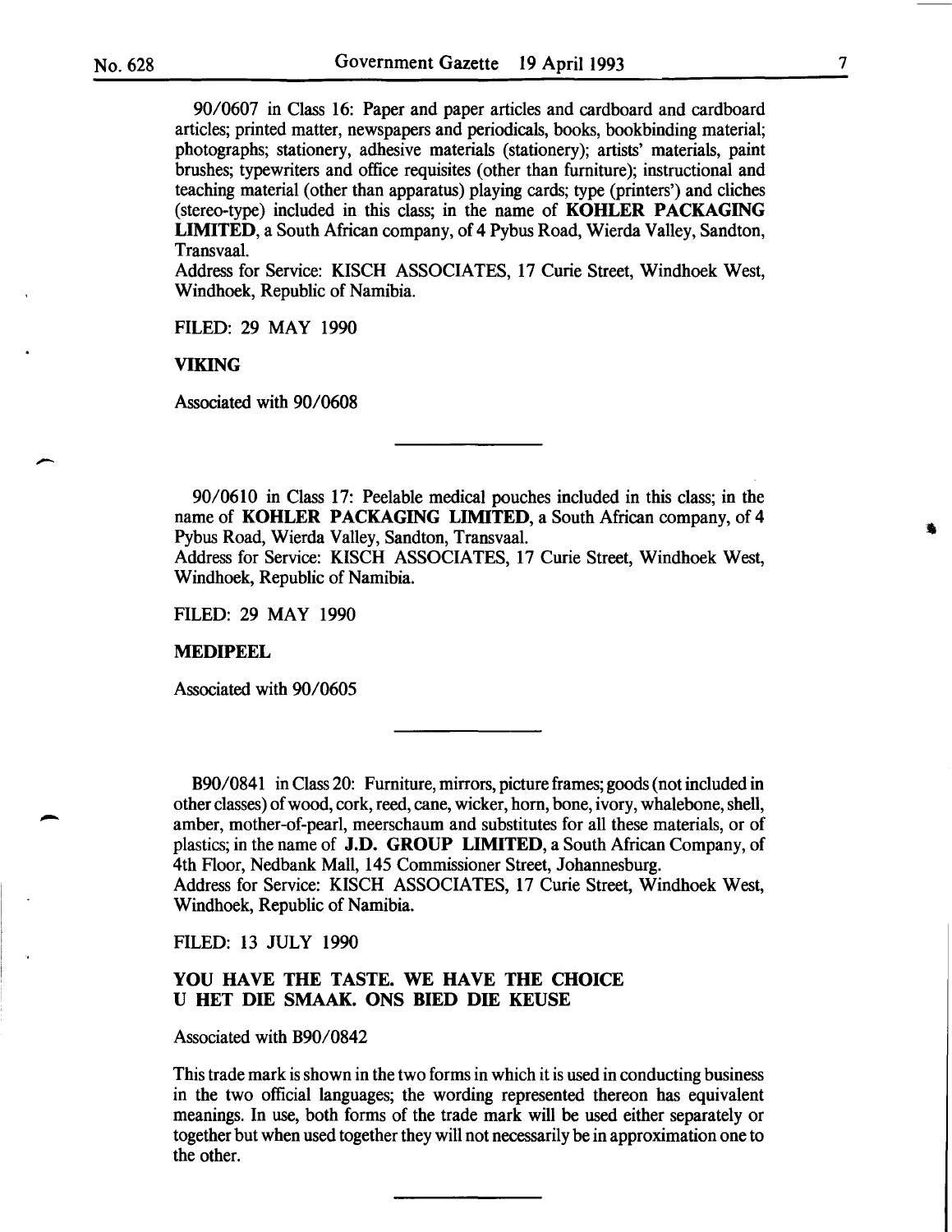B90/0089 in Class 29: Meat, fish, poultry and game; meat extracts; preserved, dried and cooked fruits and vegetables; jellies, jams; milk and other dairy products; edible oils and fats; preserves, pickles, potato chips and crisps, and other chips, crisps and snack food; in the name of **FEDFOOD GROUP (PROPRIETARY) LIMITED,** a South African Company of, Pellmeadow Park, 60 Civin Drive, Essexwold, Bedfordview, Transvaal.

Address for Service: KISCH ASSOCIATES, 17 Curie Street, Windhoek West, Windhoek, Republic of Namibia.

FILED: 26 JANUARY 1990

#### **HENRY PIPPIN'S**

Associated with 90/0090 and with 90/0091

The applicants undertakes that use of their trade mark will be confined to chips, crisps and snack foods all having an apple flavour.

B90/0090 in Class 30: Coffee, tea, cocoa, sugar, rice, tapioca, sago, coffee substitutes, flour and preparations made with cereals, bread, biscuits, cakes, pastry and confectionery, ices; honey, treacles; yeast, baking-powder; salt, mustard, pepper, vinegar, sauces, spices; snack foods included in this class; in the name of **FED-FOOD GROUP (PROPRIETARY) LIMITED,** a South African Company, of Pellmeadow Park, 60 Civin Drive, Essexwold, Bedfordview, Transvaal. Address for Service: KISCH ASSOCIATES, 17 Curie Street, Windhoek West, Windhoek, Republic of Namibia.

FILED: 26 JANUARY 1990

#### **HENRY PIPPIN'S**

The applicant undertakes that use of their trade mark will be confined to chips, crisps and snackfoods all having an apple flavour.

Associated with 90/0089

B90/0233 in Class 33: Wines and all other alcoholic beverages (excluding beer); in the name of **OK BAZAARS (1929) LIMITED,** a South African Company, of 80 Eloff Street, Johannesburg, Transvaal.

Address for Service: KISCH ASSOCIATES, 17 Curie Street, Windhoek West, Windhoek, Republic of Namibia.

FILED: 5 MARCH 1990

#### **OK 29**

Registration of this trade mark shall give no right to the exclusive use of the numeral 29, separately and apart from the mark.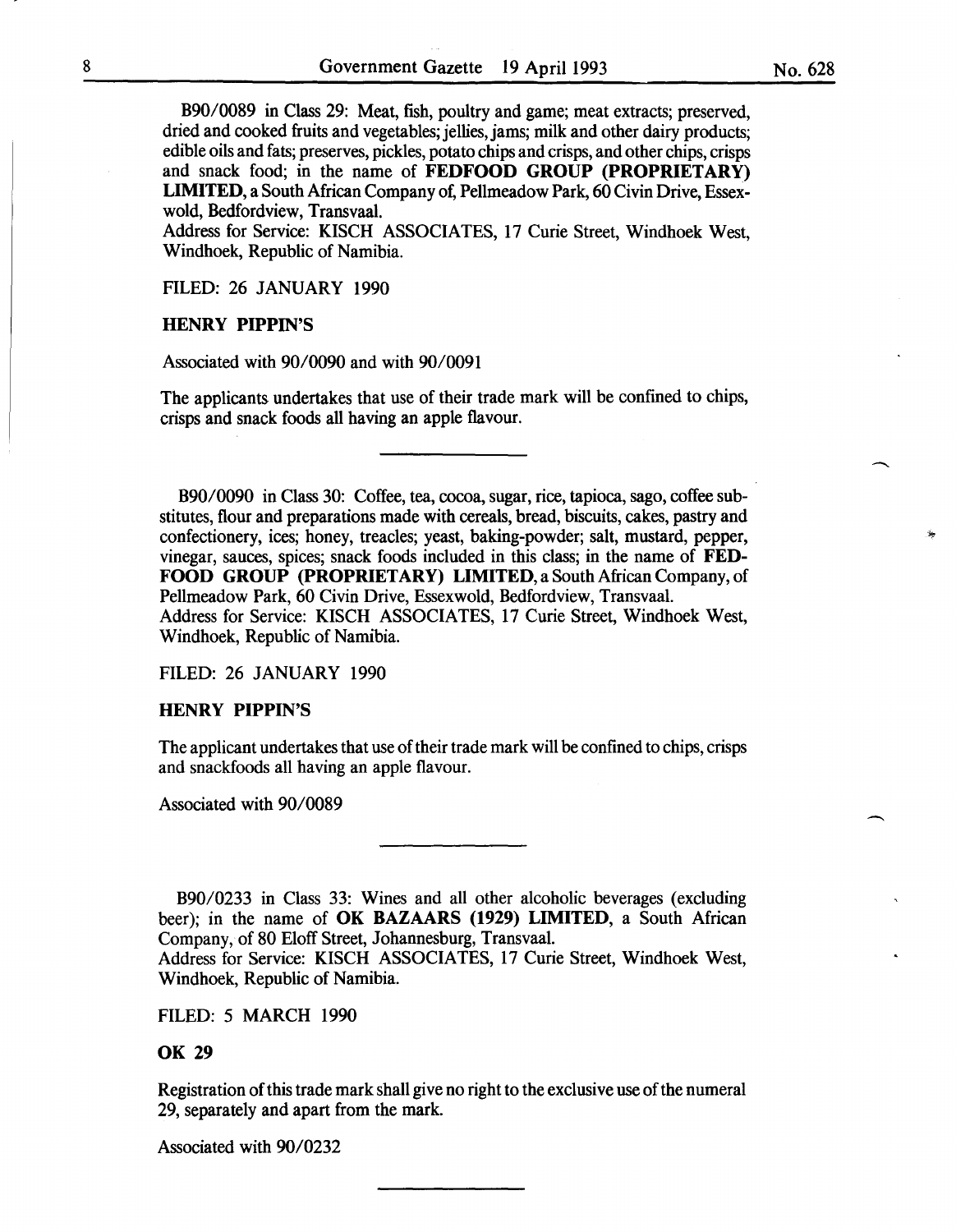-

-

90/0903 in Class 36: All insurance and financial services, including management and advisory services relating to insurance claims; in the name of MUTUAL & FEDERAL INSURANCE COMPANY LIMITED, a South African Company, of 69 President Street, Johannesburg.

Address for Service: KISCH ASSOCIATES, 17 Curie Street, Windhoek West, Windhoek, Republic of Namibia.

FILED: 19 JULY 1990

MUTUAL & FEDERAL

Associated with 90/0900

89/1333 in Class 36: Financial and insurance services; in the name of PRO-FESSIONAL PROVIDENT SOCIETY OF SOUTH AFRICA, registered as a Pension Fund under the Pension Funds Act, of Lister Building, Jeppe Street, Johannesburg.

Address for Service: KISCH ASSOCIATES, 17 Curie Street, Windhoek West, Windhoek, Republic of Namibia.

FILED: 8 SEPTEMBER 1989

#### PPS

Registration of this trade mark shall give no right to the exclusive use of the letter P & S each separately and apart from the mark.

Associated with 89/1374

90/0585 in Class 42: Wholesale, retail, distribution and selling services; mail order services; marketing, merchandising services of all kinds, in the name of PROTEA PHARMACEUTICALS (PTY) LIMITED, 17 Eastern Service Road, Eastgate, Ext. 8, Sandton.

Address for Service: KISCH ASSOCIATES, 17 Curie Street, Windhoek West, Windhoek, Republic of Namibia.

FILED: 18 MAY 1990



Registration of this trade mark shall give no right to the exclusive use of the letter "L" separately and apart from the mark.

Associated with 88/0081 and 90/0584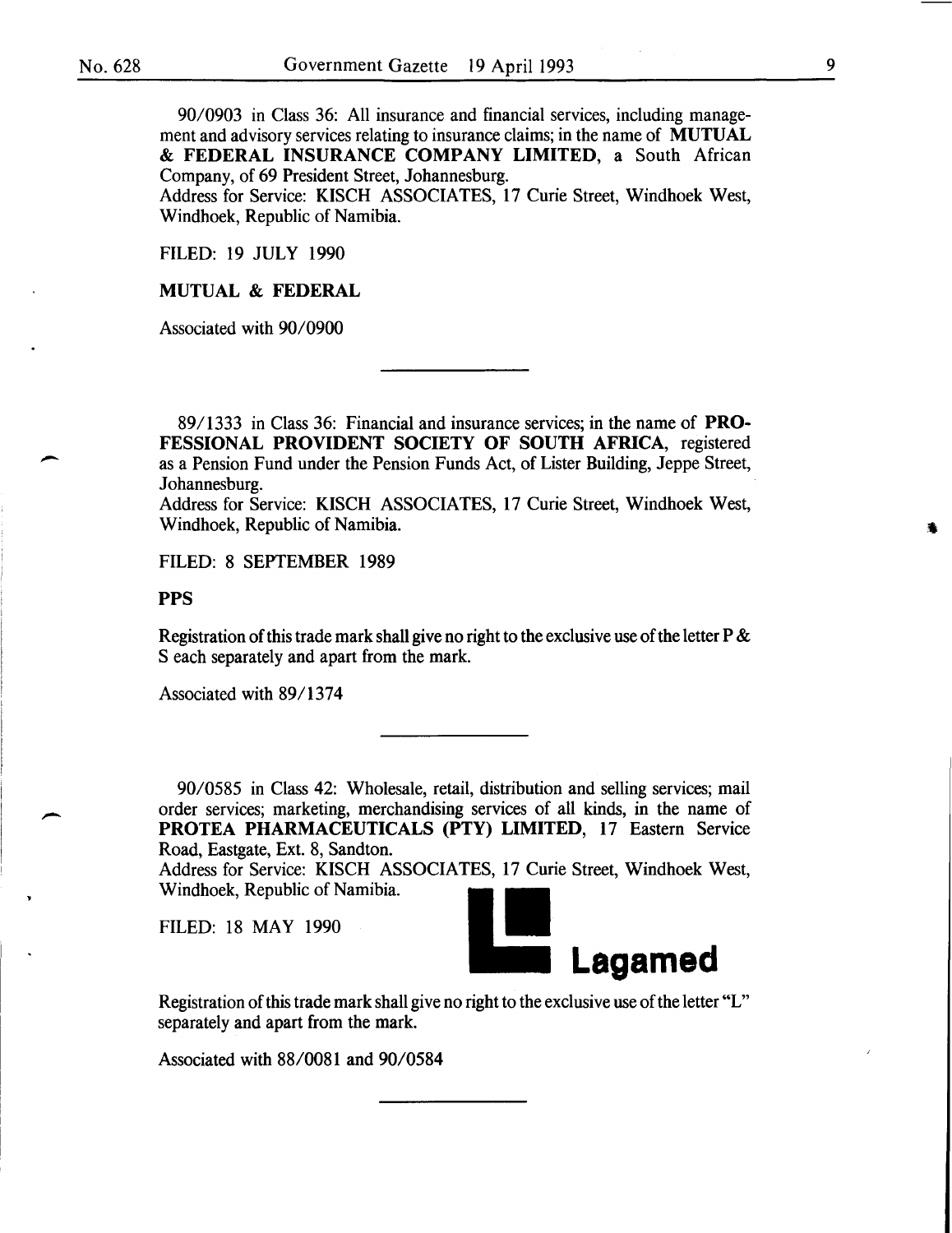90/0840 in Class 42: Retail, wholesale manufacturing, marketing, distribution, mail order, import and export services, including such services in respect of furniture, electrical appliances of all descriptions including apparatus for lighting, cooking, heating, steam generating, refrigerating, drying, ventilating, water supply and sanitary purporses, machines and machine tools, hand tools and implements, cutlery, scientific, electrical, photographic, cinematographic and optical apparatus and instruments, apparatus for recording, transmission or reproduction of sound or images, calculating machines, data processing equipment and computers, musical instruments, printed matter and stationery, typewriters and office requisites, goods made from leather and imitations of leather, trunks and travelling bags, household or kitchen utensils and containers, glassware, porcelain and earthenware, textiles and textile goods, clothing, footwear and headgear, carpets, rugs and mats, games and playthings, gymnastic and sporting articles, bicycles in the name of J.D. GROUP LIMITED, a South African Company, of 4th Floor, Nedbank Mall, 145 Commissioner Street, Johannesburg.

Address for Service: KISCH ASSOCIATES, 17 Curie Street, Windhoek West, Windhoek, Republic of Namibia.



globe other than as depicted in the mark separately and apart from the mark.

Associated with 90/0835 and 90/0834

FILED: 13 JULY 1990

90/0234 in Class 42: Services in connection with the procurement, provision, sale and retailing of foodstuffs, cosmetics, cleaning preparations, pharmaceuticals, beverages and domestic utensils; restaurants, snack bars, cafes, cafeterias and food and drink take-away services; gardening and horticultural services included in this class, in the name of OK BAZAARS (1929) LTD., a South African Company, of 80 Eloff Street, Johannesburg, Transvaal.

Address for Service: KISCH ASSOCIATES, 17 Curie Street, Windhoek West, Windhoek, Republic of Namibia.

FILED: 5 MARCH 1990

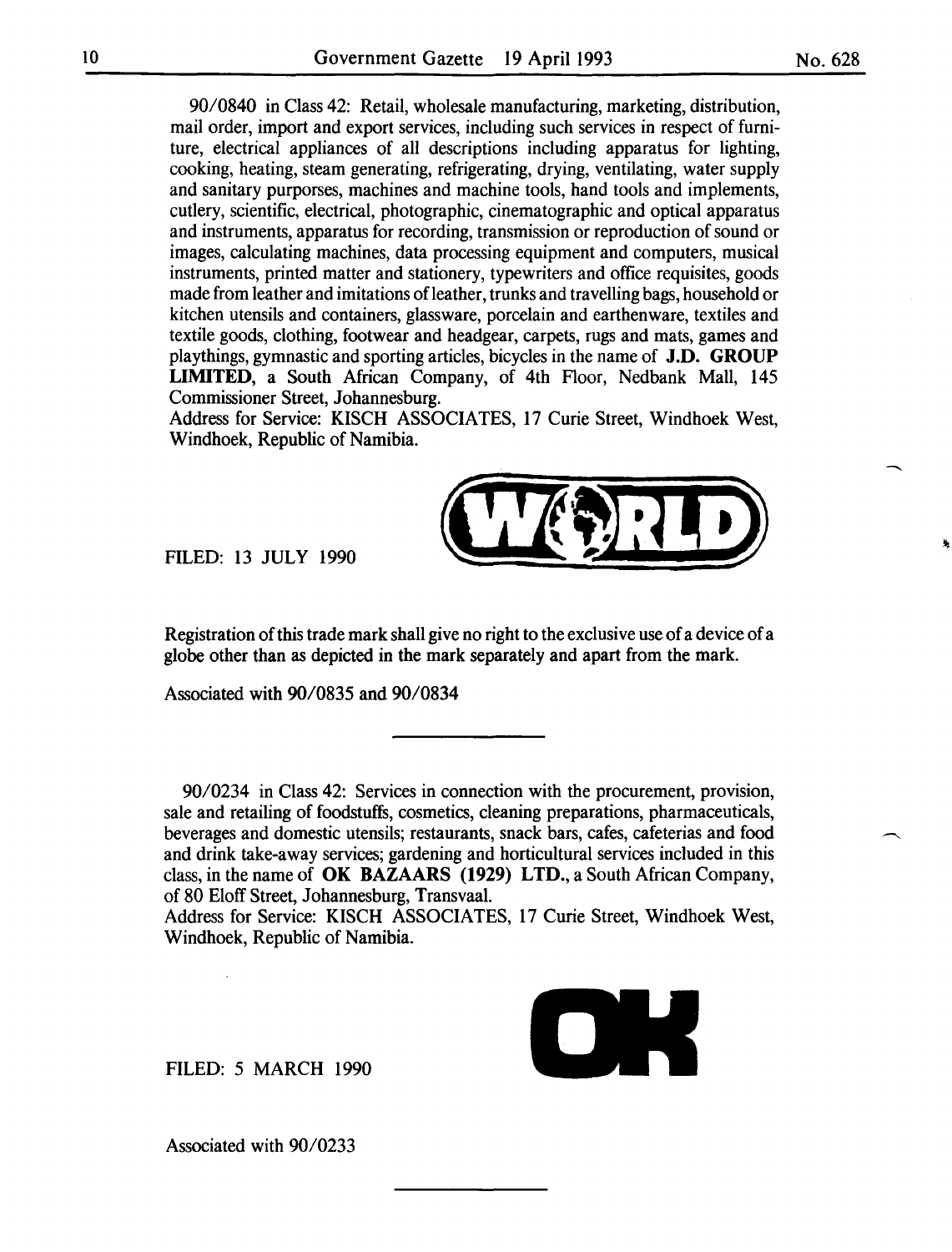$\overline{\phantom{0}}$ 

-

B90/0842 in Class 42: Retail, wholesale manufacturing, marketing, distribution, mail order, import and export services, including such services in respect of furniture, electrical appliances of all descriptions including apparatus for lighting, cooking, heating, steam generating, refrigerating, drying, ventilating, water supply and sanitary purporses, machines and machine tools, hand tools and implements, cutlery, scientific, electrical, photographic, cinematographic and optical apparatus and instruments, apparatus for recording, transmission or reproduction of sound or images, calculating machines, data processing equipment and computers, musical instruments, printed matter and stationery, typewriters and office requisites, goods made from leather and imitations of leather, trunks and travelling bags, household or kitchen utensils and containers, glassware, porcelain and earthenware, textiles and textile goods, clothing, footwear and headgear, carpets, rugs and mats, games and playthings, gymnastic and sporting articles, bicycles in the name of J.D. GROUP LIMITED, a South African Company, of 4th Floor, Nedbank mall, 145 Commissioner Street, Johannesburg.

Address for Service: KISCH ASSOCIATES, 17 Curie Street, Windhoek West, Windhoek, Republic of Namibia.

FILED: 13 JULY 1990

#### YOU HAVE THE TASTE. WE HAVE THE CHOICE U HET DIE SMAAK. ONS BlED DIE KEUSE

This trade mark is shown in the two forms in which it is used in conducting business in the two official languages; the wording represented thereon has equivalent meanings. In use, both forms of the trade mark will be used either separately or together but when used together they will not necessarily be in approximation one to the other.

Associated with B90/0841

90/0950 in Class 42: Services rendered by establishments essentially engaged in procuring food or drink prepared for consumption, relating to restaurants, selfservice restaurants, canteens, coffee shops, take-away, fast food and snack food outlets, eating houses, and related services; in the name of MACRIB FAST FOOD SYSTEMS (PROPRIETARY) LIMITED, a South African Company, of 13th Floor, Sandton City Tower, Sandton, Transvaal. Address for Service: KISCH ASSOCIATES, 17 Curie Street, Windhoek West,

Windhoek, Republic of Namibia.

FILED: 30 JULY 1990

MACRIB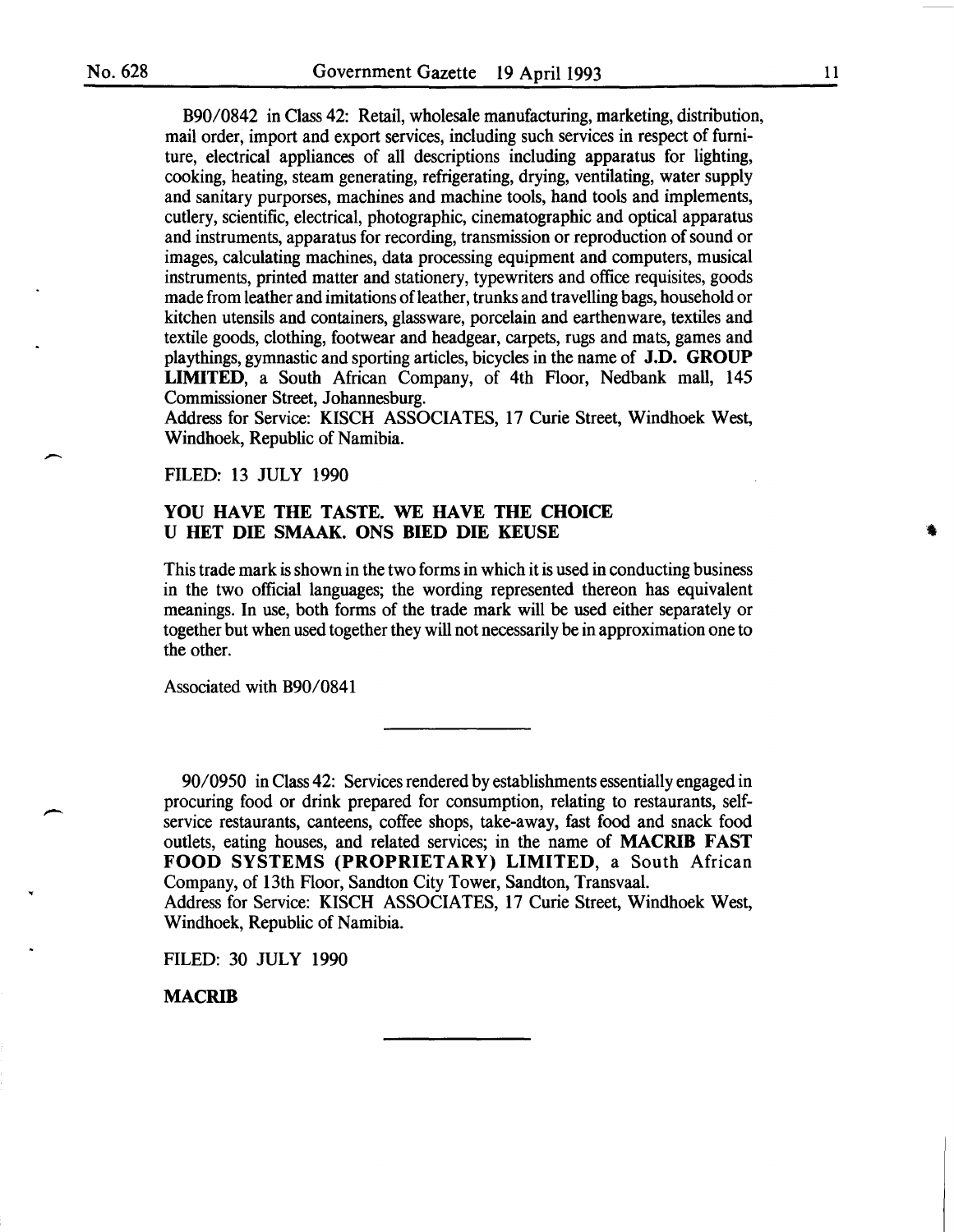89/1600 in Class 1: Chemical products used in industry, especially in the use of manufacture and production of pharmaceutical and medicinal preparations and for use in producing foods and non alcoholic drinks, cosmetic and toiletry products and adhesives; in the name of SMITHKLINE BEECHAM PLC, a British company, of Beecham House, Brentford, Middlesex TW8 9BD, England. Address for Service: KISCH ASSOCIATES, 17 Curie Street, Windhoek West,

Windhoek, Republic of Namibia.

FILED: 17 OCTOBER 1989

Registration of this trade mark shall give no right to the exclusive use of the letter S and Beach separately and apart from the special representation appearing in the mark.

Associated with 89/1601

89/1602 in Class 5: Pharmaceutical and veterinary preparations and substances; infants'and invalids' foods and beverages; in the name of SMITH-KLINE BEECHAM PLC, a British company, of Beecham House, Brentford, Middlesex TW8 9BD, England.

Address for Service: KISCH ASSOCIATES, 17 Curie Street, Windhoek West, Windhoek, Republic of Namibia.

FILED: 17 OCTOBER 1989

Registration of this trade mark shall give no right to the exclusive use of the letter S and B each separately and apart from the special representation appearing in the mark.

Associated with 89/1603

90/1154 in Class 6: Unwrought and partly wrought common metals and their alloys; anchors, anvils, bells, rolled and cast building materials; rails and other metallic materials for railway tracks; chains (except driving chains for vehicles); cables and wires (non-electric); locksmith's work; metallic pipes and tubes; safes and cash boxes; steel balls; horseshoes; nails and screws; other goods in non-precious metal not included in other classes; ores; in the name of WEST RAND ENGI-NEERING WORKS (PROPRIETARY) LIMITED, a South African Company, of 017 Market Street, Krugersdorp, Transvaal.

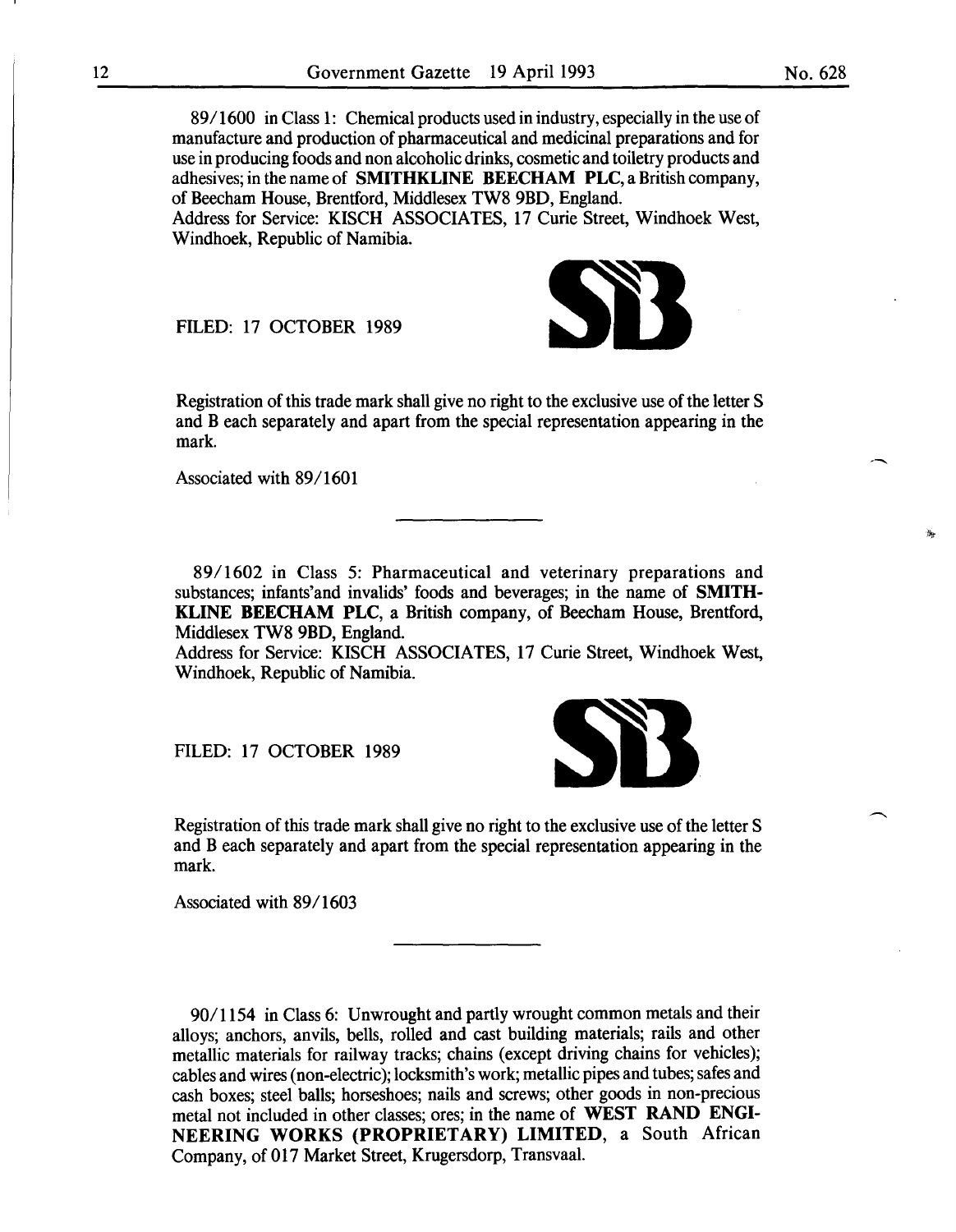$\zeta$ 

-

Address for Service: KISCH ASSOCIATES, 17 Curie Street, Windhoek West, Windhoek, Republic of Namibia.

FILED: 20 SEPTEMBER 1990

Associated with 68/455



90/0835 in Class 7: Machines and machine tools; motors (except for land vehicles); machine couplings and belting (except for land vehicles); large size agricultural implements; incubators in the name of **J.D. GROUP LIMITED,** a South African company, of 4th Floor, Nedbank Mall, 145 Commissioner Street, Johannesburg.

Address for Service: KISCH ASSOCIATES, 17 Curie Street, Windhoek West, Windhoek, Republic of Namibia.

FILED: 13 JULY 1990



Registration of this trade mark shall give no right to the exclusive use of a device of a globe other than as depicted in the mark separately and apart from the mark.

Associated with 90/0834 and 90/0836

90/0836 in Class 9: Scientific, nautical, surveying and electrical apparatus and instruments (including wireless), photographic, cinematographic, optical, weighing, measuring, signalling, checking (supervision), life-saving and teaching apparatus and instruments; coin or counterfreed apparatus; talking machines; cash registers; calculating machines; fire-extinguishing apparatus; in the name of **J.D. GROUP LIMITED,** a South African company, of 4th Floor, Nedbank Mall, 145 Commissioner Street, Johannesburg.

Address for Service: KISCH ASSOCIATES, 17 Curie Street, Windhoek West, Windhoek, Republic of Namibia.

FILED: 13 JULY 1990



Registration of this trade mark shall give no right to the exclusive use of a device of a globe other than as depicted in the mark separately and apart from the mark.

Associated with 90/0834 and 90/0837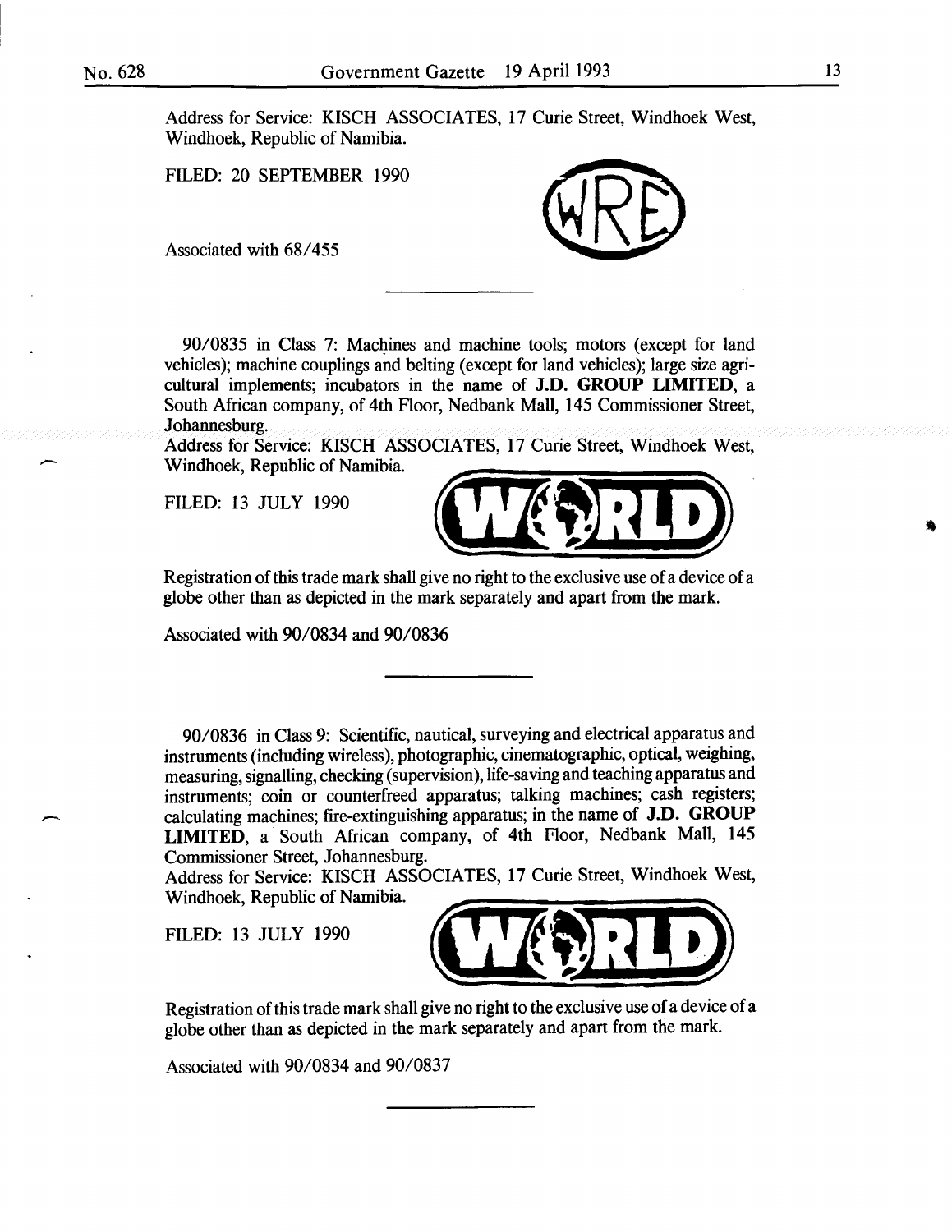90/0821 in Class 16: Paper and paper articles; cardboard and cardboard articles; packaging, wrapping and covering, printed matter; newspapers and periodicals, books, stationery, office requisites (other than furniture); instructional and teaching material (other than apparatus); included in this class; in the name of **J.D. GROUP LIMITED,** a South African company, of 4th Floor, Nedbank Mall, 145 Commissioner Street, Johannesburg.

Address for Service: KISCH ASSOCIATES, 17 Curie Street, Windhoek West, of **J.D. GNOUP LIMITED**, a South Afficial company, of 4th Floor, P.<br>Mall, 145 Commissioner Street, Johannesburg.<br>Address for Service: KISCH ASSOCIATES, 17 Curie Street, Windhoe<br>Windhoek, Republic of Namibia.

FILED: 13 JULY 1990



Registration of this trade mark shall give no right to the exclusive use of the word GROUP, separately and apart from the mark.

Associated with 90/0820 and 90/0822

90/0820 in Class 42: Retail, wholesale, manufacturing, marketing, distribution, mail order, import and export services, including such services in respect of furniture, electrical appliances of all descriptions including apparatus for lighting, cooking, heating, steam generating, refrigerating, drying, ventilating, water supply and sanitary purposes, machines and machine tools, hand tools and implements, cutlery, scientific, electrical, photographic, cinematographic and optical apparatus and instruments, apparatus for recording, transmission of reproduction of sound or images, calculating machines, data processing equipment and computers, musical instruments, printed matter and stationery, typewriters and office requisites, goods made from leather and imitations of leather, trunks and travelling bags, household or kitchen utensils and containers, glassware, porcelain and earthenware, textiles and textile goods, clothing, footwear and headgear, carpets, rugs and mats, games and playthings, gymnastic and sporting articles, bicycles; in the name of **J.D. GROUP LIMITED,** a South African Company, of 4th Floor, Nedbank Mall, 145 Commissioner Street, Johannesburg.

Address for Service: KISCH ASSOCIATES, 17 Curie Street, Windhoek West, Windhoek, Republic of Namibia.



Registration of this trade mark shall give no right to the exclusive use of the word "GROUP" separately and apart from the mark.

Associated with 90/0821 and 90/0819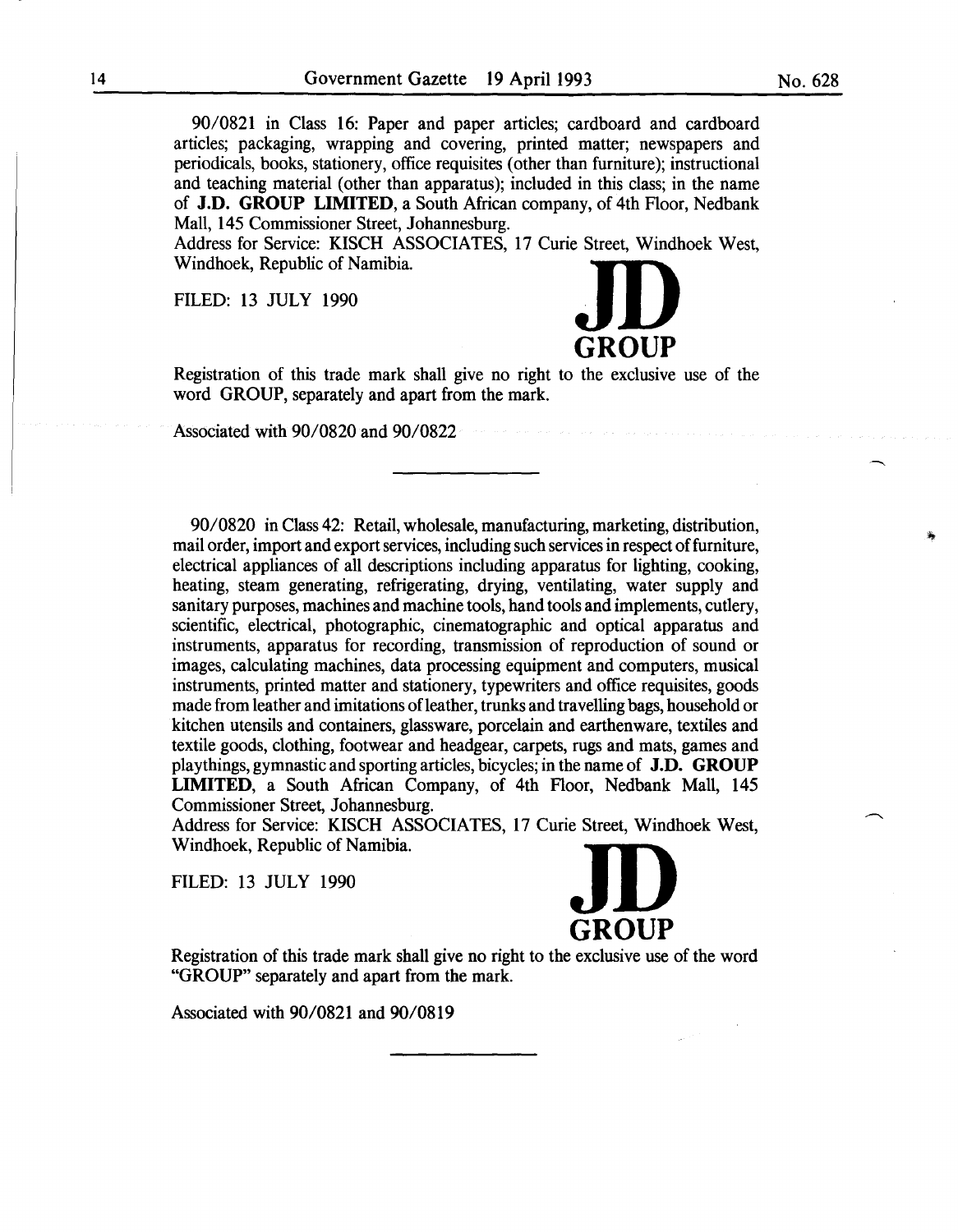-

90/0822 in Class 42: Retail, wholesale, manufacturing, marketing, distribution, mail order, import and export services, including such services in respect of furniture, electrical appliances of all descriptions including apparatus for lighting, cooking, heating, steam generating, refrigerating, drying, ventilating, water supply and sanitary purposes, machines and machine tools, hand tools and implements, cutlery, scientific, electrical, photographic, cinematographic and optical apparatus and instruments, apparatus for recording, transmission of reproduction of sound or images, calculating machines, data processing equipment and computers, musical instruments, printed matter and stationery, typewriters and office requisites, goods made from leather and imitations ofleather, trunks and travelling bags, household or kitchen utensils and containers, glassware, porcelain and earthenware, textiles and textile goods, clothing, footwear and headgear, carpets, rugs and mats, games and playthings, gymnastic and sporting articles, bicycles; in the name of J.D. GROUP LIMITED, a South African Company, of 4th Floor, Nedbank Mall, 145 Commissioner Street, Johannesburg.

Address for Service: KISCH ASSOCIATES, 17 Curie Street, Windhoek West, LINITED, a South African Company, of 4th Floor, Nedban<br>Commissioner Street, Johannesburg.<br>Address for Service: KISCH ASSOCIATES, 17 Curie Street, Wir<br>Windhoek, Republic of Namibia.

FILED: 13 JULY 1990

# **GROUP**

Registration of this trade mark shall give no right to the exclusive use of the word GROUP, separately and apart from the mark.

Applicants claim all the rights in the colours RED & BLACK as shown in the representation filed with the application.

Associated with 90/0821

90/0834 in Class 42: Retail, wholesale, manufacturing, marketing, distribution, mail order, import and export services, including such services in respect of furniture, electrical appliances of all descriptions including apparatus for lighting, cooking, heating, steam generating, refrigerating, drying, ventilating, water supply and sanitary purposes, machines and machine tools, hand tools and implements, cutlery, scientific, electrical, photographic, cinematographic and optical apparatus and instruments, apparatus for recording, transmission of reproduction of sound or images, calculating machines, data processing equipment and computers, musical instruments, printed matter and stationery, typewriters and office requisites, goods made from leather and imitations of leather, trunks and travelling bags, household or kitchen utensils and containers, glassware, porcelain and earthenware, textiles and textile goods, clothing, footwear and headgear, carpets, rugs and mats, games and playthings, gymnastic and sporting articles, bicycles; in the name of J.D. GROUP LIMITED, a South African Company, of 4th Floor, Nedbank mall, 145 Commissioner Street, Johannesburg.